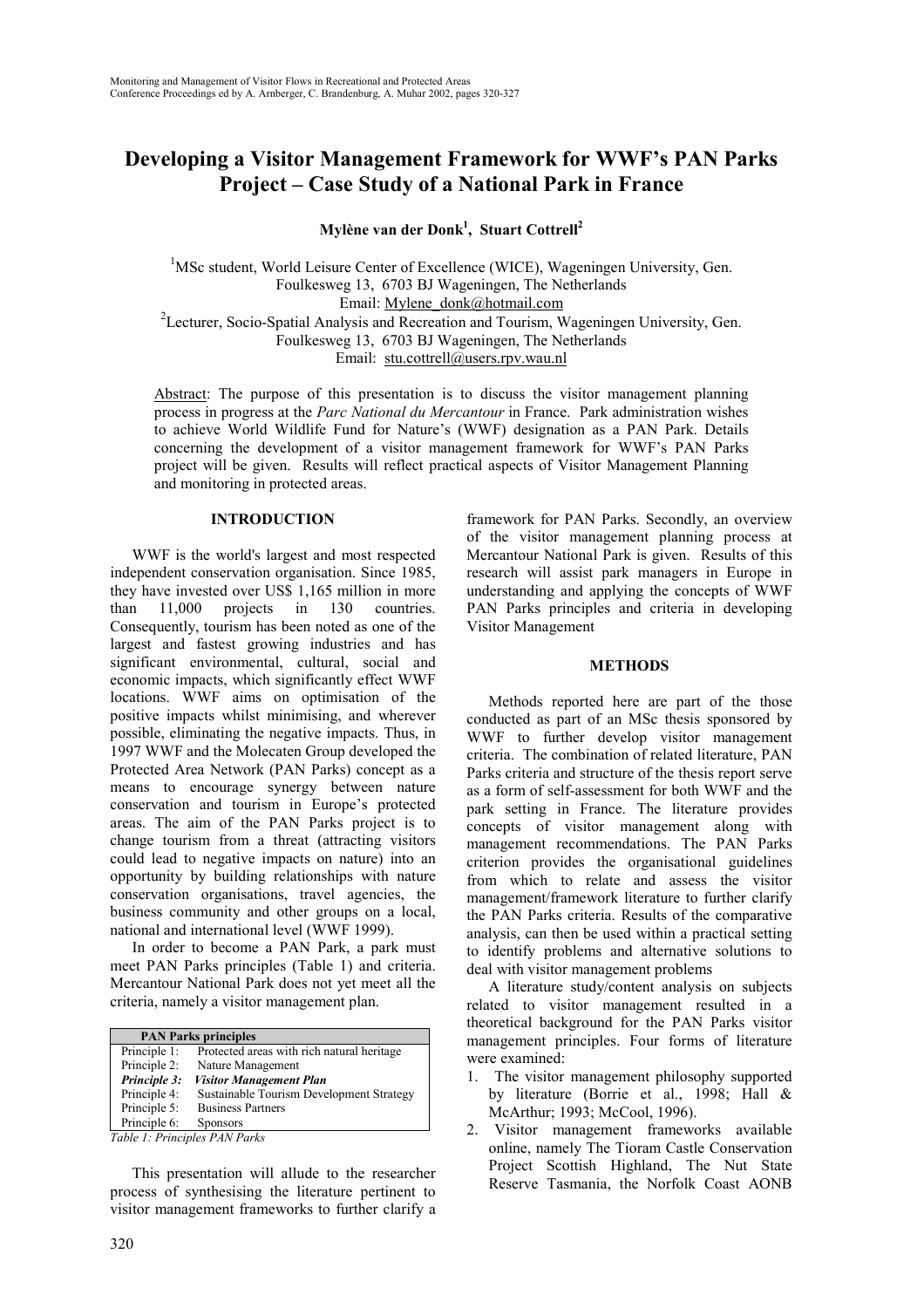UK and the Waitakere City Council Visitor Strategy for the West Coast UK.

- 3. Visitor management subjects, explained, supported and complemented in the literature (Cole, 1987; Ceballos-Lascurain, 1996; Black, 1998; McArthur, 1998; Giongo et al., 1993, Wight, 1998; Schouten, 1999).
- 4. Visitor management strategies including frequently used systems like LAC (Limits of Acceptable Change), CC (Carrying Capacity), VIM (Visitor Impact Management), VERP (Visitor Experience and Resource Protection Programme), ROS (Recreation Opportunity Spectrum), VAMP (Visitor Activity Management Programme) TOMM (Tourism Optimisation Management Model) and VRM (Visitor Risk Management)

Figure 1 depicts graphically the steps involved in this research process.



*Figure 1: Conceptual map*

Based on the analysis of the first three elements (number 1 in figure) eleven-visitor management subjects were identified. For each subject goals and objectives must be formulated in the visitor management plan. The PAN Parks principle about visitor management comprises criteria and indicators for eight of these subjects. Together with the literature background this step provides an overview of the desired situation (number 3 in figure). The PAN Parks' criteria and indicators is the evaluation tool while the literature review serves an explanatory, support and complementary role.

In the analysis of the fourth element (number 4 in figure) the different strategies were compared. Apart from the VRM strategy all systems were compared on basis of applicability, satisfaction of users, and on improvements made from one strategy to another. The VRM system is not included in the comparison because it deals with different visitor management subjects (different subjects appointed in the analysis of element 1-3). After this analysis only those systems that integrate both the nature oriented and the visitor oriented approach were evaluated against the PAN Parks criteria. The results of this analysis were positive indicating that these systems can be recommended by the PAN Parks organisation to be used for managing the visitor management subjects that PAN Parks sites deal with.

The case study (number 5 in figure) conducted in Mercantour National Park, France, consisted of an evaluation of the visitor management philosophy and visitor management subjects of the park. This step was based on secondary data analysis, informal interviews and personal observations conducted summer 2001. Results provided an overview of the points needed for further VM development and where the park meets the PAN Parks principles and criteria. For recommendations, results from the literature review are used (number 6 in figure).

#### **CONCLUSIONS**

The PAN Parks criteria and indicators are not formulated in a uniform or consistent format. Sometimes, a criterion is posed as a question or as an inventory task. How each should be interpreted is not explained and the level to which it should be implemented is not clear (see Appendix A for an overview of the PAN Parks criteria and indicators for visitor management). Literature and case study examples clarify the different visitor management elements (Figure 2) necessary in the present context of visitor management; thus, should be considered as elements of the PAN Parks criteria and indicators as well. In this paper only the suggested additions to the existing PAN Park criteria will be given. The structure of the conclusions is based on the relationship between the elements.



*Figure 2: Relationship between the different elements*

The ten visitor management elements depicted in Figure 2 (nine bulleted items and 'Monitoring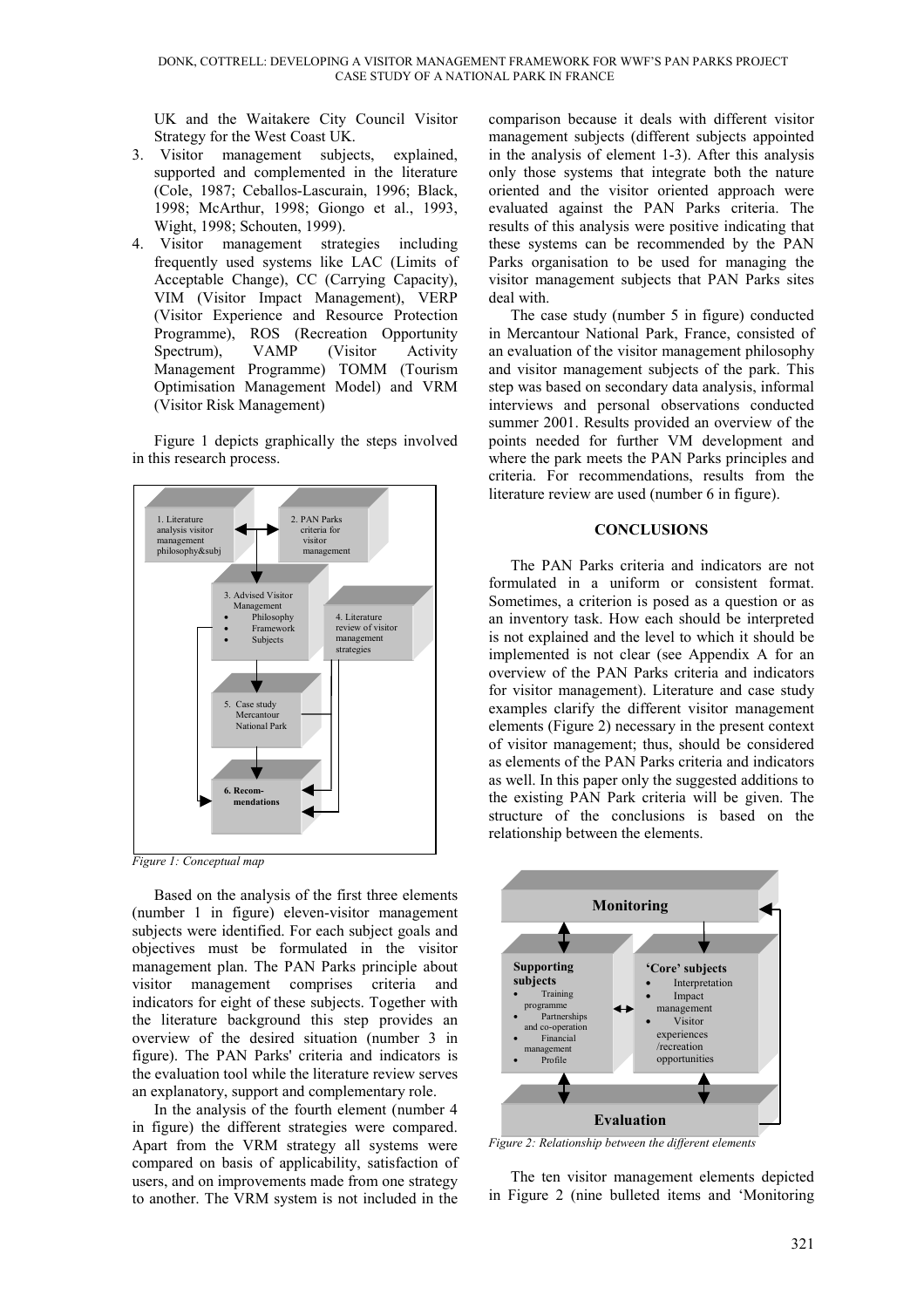and Evaluation') are placed in a philosophical context. This context refers to the visitor management philosophy of a park which influences the decision making process. The principles and criteria of WWF are restructured so that these reflect the requirements for the different subjects identified in the literature. Key words that reflect the contents of the criteria and indicators are listed for each subject [Criteria (CR); Indicator (I)].

# *Visitor management philosophy*

The PAN Parks criteria and indicators indirectly refer to WWF's visitor management philosophy. The criteria and indicators are grouped in two: 'Structure and strategy criteria and indicators' and 'indicators for sustainability'.

- Cr. 3.1 Implementation, monitoring and evaluation of effectiveness of visitor management plan
- I. 3.1.2 Long and short term goals
- I. 3.1.4 Systematic monitoring and revision
- I. 3.2.2 Describe measures to avoid negative impact
- (provide description and map of zoning) I. 3.3.1 Different target groups
- I. 3.3.7 Partnerships on use, improvement and widening the offer
- I. 3.3.8 Active role in development sustainable tourism strategy?
- I. 3.4.1 Segmentation

The literature research clarified the concept of a visitor management philosophy. Secondly, another group of indicators was identified: managerial principles. The research by McCool (1996) on visitor management principles was a valuable addition and support for the PAN Parks philosophy.

| Category      | Criteria                                                           |  |  |  |  |  |
|---------------|--------------------------------------------------------------------|--|--|--|--|--|
| Managerial    | Recognise the considerations of visitor use (eleven                |  |  |  |  |  |
|               | principles McCool 1996)                                            |  |  |  |  |  |
|               | Ease of implementation;                                            |  |  |  |  |  |
|               | Time consuming                                                     |  |  |  |  |  |
|               | Desired education                                                  |  |  |  |  |  |
|               | Integration possibilities with other strategies                    |  |  |  |  |  |
| Structure and | Process oriented structure                                         |  |  |  |  |  |
| strategy      | Analysing and documenting; Identification of<br>problem conditions |  |  |  |  |  |
|               | Goals and objectives setting                                       |  |  |  |  |  |
|               | Strategic plan                                                     |  |  |  |  |  |
|               | Financial resources                                                |  |  |  |  |  |
|               | Monitoring and evaluation of management                            |  |  |  |  |  |
|               | actions                                                            |  |  |  |  |  |
|               | Differentiated approach;                                           |  |  |  |  |  |
|               | Different zones                                                    |  |  |  |  |  |
|               | Different target groups                                            |  |  |  |  |  |
| Sustainable   | Pro-active approach vs. re-active approach; Future                 |  |  |  |  |  |
| approach      | oriented                                                           |  |  |  |  |  |
|               | Cause solving vs. problem solving; Cause solving                   |  |  |  |  |  |
|               | Local involvement integrated in process                            |  |  |  |  |  |
|               | Beyond nature orientation: Social, economic, cultural,             |  |  |  |  |  |
|               | environmental, and visitor oriented                                |  |  |  |  |  |

*Table 2: Overview of visitor management philosophy indicators*

# *Interpretation*

Different PAN Parks criteria and indicators are defined for interpretation summarised as follows:

| I. 3.3.2  | Interpretation programmes for different target groups |
|-----------|-------------------------------------------------------|
| $Cr$ 3.4  | Create understanding and support for conservation     |
| (3.4.1)   | goals                                                 |
| 3.4.2     | Different messages and techniques for target groups   |
| 3.4.3     | Communication of code of conduct                      |
| $Cr3.5$ . | Visitor centres                                       |
| (I3.5.1,  | Availability and accessibility of information         |
| 3.5.2     | All year                                              |
| 3.5.3,    | Visitor centre target groups                          |
| 2.5.41    |                                                       |

3.5.4) In English and relevant languages

The analysis on this subject resulted a clear distinction that interpretation is more than information provision but reveals concepts, meanings and the interrelationship between natural phenomena. Interpretation educates visitors about the environment and adds to what we hope is a positive experience for visitors in nature (Ceballos-Lascurain,1996). The need for interpretation increases, as visitors demand more environmentally responsive services, products and information. They want to learn and understand their own connections with a broader environment (Black 1998). Hall & McArthur (1998) indicate that objectives of good interpretation are multiple but often fail to reach its full potential (Hall & McArthur (1998); therefore indicating that this subject area needs further clarification and development in protected areas.

## *Minimising Impacts*

For this subject element, PAN Parks principles and criteria are not very descriptive or clear.

- Cr. 3.2 Visitor management safeguards the natural values
- 
- I. 3.2.1 Carrying Capacity is assessed<br>I. 3.2.2 Measures to avoid negative in Measures to avoid negative impact: Zoning: access, allowed activities, time period

The literature review for this subject resulted in additional advisable requirements:

- 1. Structured analysis of impacts by categorisation (Giongo et al., 1993)
- 2. Different measures to avoid negative impacts (Cole, 1987; Hall & McArthur, 1993)
- 3. Decide whether change is a real damage or an inevitable consequence of human use (Wight, 1998; McCool, 1989)
- 4. Recognise principles of visitor management defined by McCool (1989)
- 5. Carrying Capacity as an initial concept is somewhat limited in guiding VM planning. Strategy frameworks such LAC, VIM, etc. should be considered as well.

## *Visitor experience/recreation opportunities; facilities-services-activities*

PAN Parks requires high quality nature based experiences to assure visitor satisfaction. In order to realise this visitors should be offered an experience that contains the UNIQUE elements: *U*ncommon, *N*ovelty, *I*nspiring, *Q*uality, *U*nderstanding and *E*motions (Schouten 1995). These experiences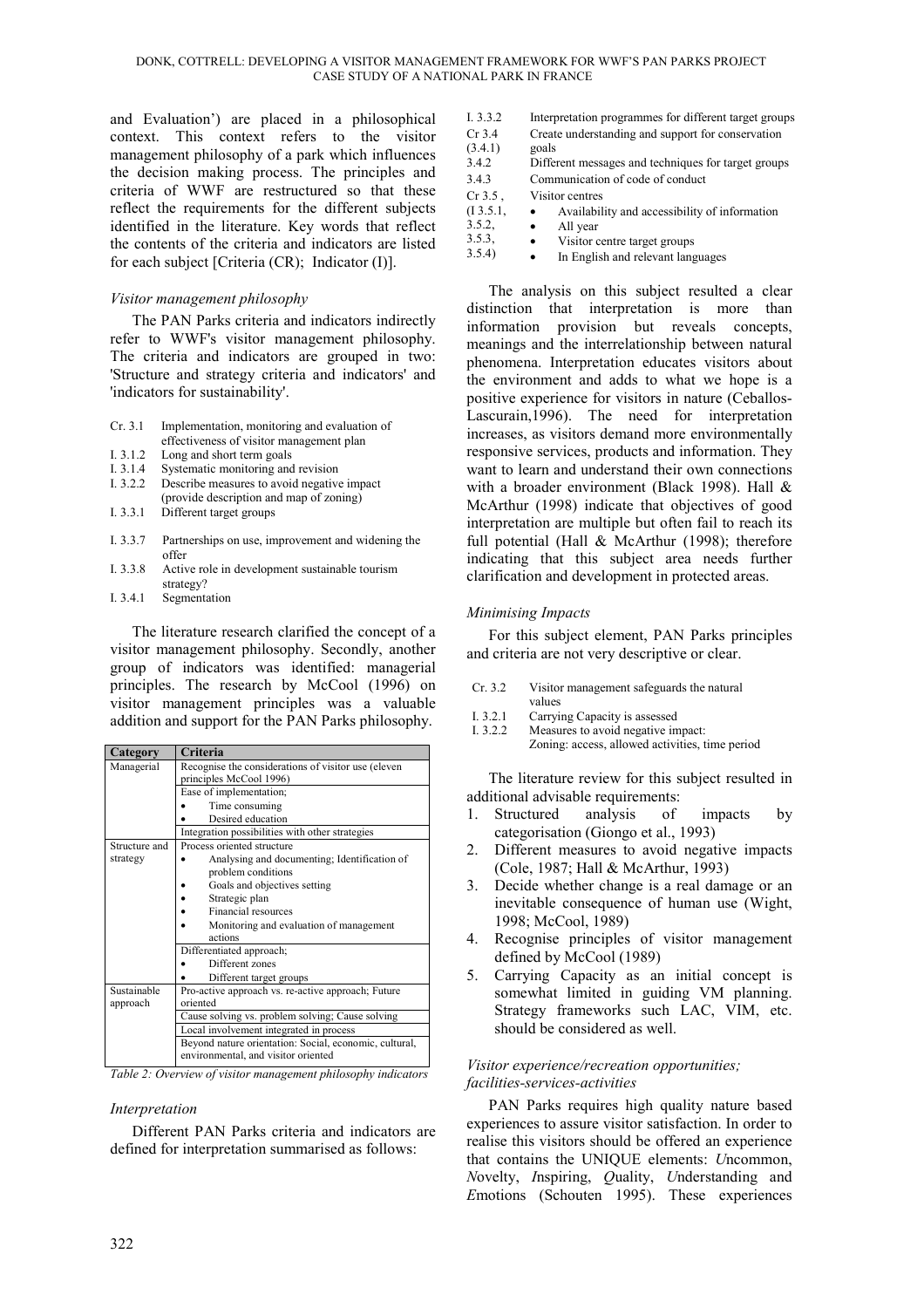should be specified on different target groups (Mill & Morrison, 1992) because not all visitors need the same type of experience.

Mazursky's model of experience explains that visitor satisfaction is dependent on the expectations of the visitor (Mazursky in Beunders and Boers 1996). This concept underlies the strong relationship with the visitor management subject 'Profiling'.

- Cr. 3.3 Wide spectrum of experiences
- I. 3.3.1- Activity services and facilities for different
- 3.3.2-3.3.3 target groups
- I. 3.3.4 ortunities to observe natural features
- I. 3.3.5 Monitoring visitor behaviour and satisfaction<br>I. 3.3.6 Visitor oriented facilities (quality)
- Visitor oriented facilities (quality)

## *Risk management*

Accidents can happen but some accidents can be prevented. Communication is an important aspect of this element. What are the responsibilities of managers for risk management? This subject needs to be considered further by many parks. In some countries managing risks is a legislative obligation (Parks Canada). Parks Canada has developed a Visitor Risk Management handbook intended to help managers develop a consistent set of guidelines to manage visitor risks (Parks Canada). For parks willing to obtain the PAN Parks certification only one indicator has been defined resulting in two key elements: safety regulations and monitoring.

| I. 3.3.9 | Safety regulations concerning activities and the |
|----------|--------------------------------------------------|
|          | use of facilities                                |
|          | Monitoring and updating                          |

#### *Monitoring*

For all decisions taken in the visitor management process background information is necessary. This type of information is described as the basic input information necessary for developing a visitor management strategy. Information about visitors and the environment form the basis for all different subjects for which goals and objectives must be set for management. Effects of management actions must be monitored as well. A third element is that of monitoring and evaluation of the overall management plan. This is were questions such as "Have the right decisions been taken?"

PAN Parks recognises the importance of monitoring and has included many criteria and indicators about this subject.

- Cr. 3.1 Regular monitoring and updating of all elements
- I3.1.4, of the visitor management plan explicitly
- I3.3.5, mentioned are:
	- Effects of visitor management actions
- I3.3.6, Number of visitors
- I3.3.9, Type of visitors
- I3.6.4 Use of facilities services and activities
	- Visitor satisfaction
	- Visitor safety regulation
	- Training programme
	- Trends and developments

Take actions based on obtained information and evaluate progress

## *Partnerships and co-operation*

The definition of the WTO (1998) makes clear that partnerships and co-operation are essential elements of sustainable development. This subject is part of the visitor management philosophy. Partnerships can be established for different subjects of the visitor management elements.

#### I3.3.7 *Co-operation with local actors*

Establishment of relationships I3.3.8 Proactive attitude towards sustainable tourism strategy

#### *Training programmes*

The need for training programmes varies from park to park. Important is the knowledge managers and/or rangers have on the various subjects of visitor management. For the visitor experience a visitor oriented attitude from personnel, the way in which facilities, services and activities are offered are important to visitor satisfaction. Knowledge of park personnel must be assessed through monitoring/assessment, then training programmes can be developed accordingly.

- Cr. 3.6 Training programme is element of visitor
- management
- I 3.6.1 Available
- I 3.6.2 Goals, target groups, methods and time schedule<br>I 3.6.3 Training need assessment
- Training need assessment
- I 3.6.4 Monitoring and revision

#### *Financial management*

Expenditures and revenues must balance. Visitor management is an ongoing process; thus a line item should be included in the annual budget. Obviously, visitor management subjects vary in priority and importance, therefore, annual budget funds should be allocated accordingly. The sole PAN Parks indicator referring to budget/financial related as an aspect is the availability of resources.

I3.1.3 Adequate resources for implementation of visitor management plan available

## *Profile and infrastructure*

These two subjects are not included in the PAN Parks criteria. However, these elements appeared in visitor management plans from other national parks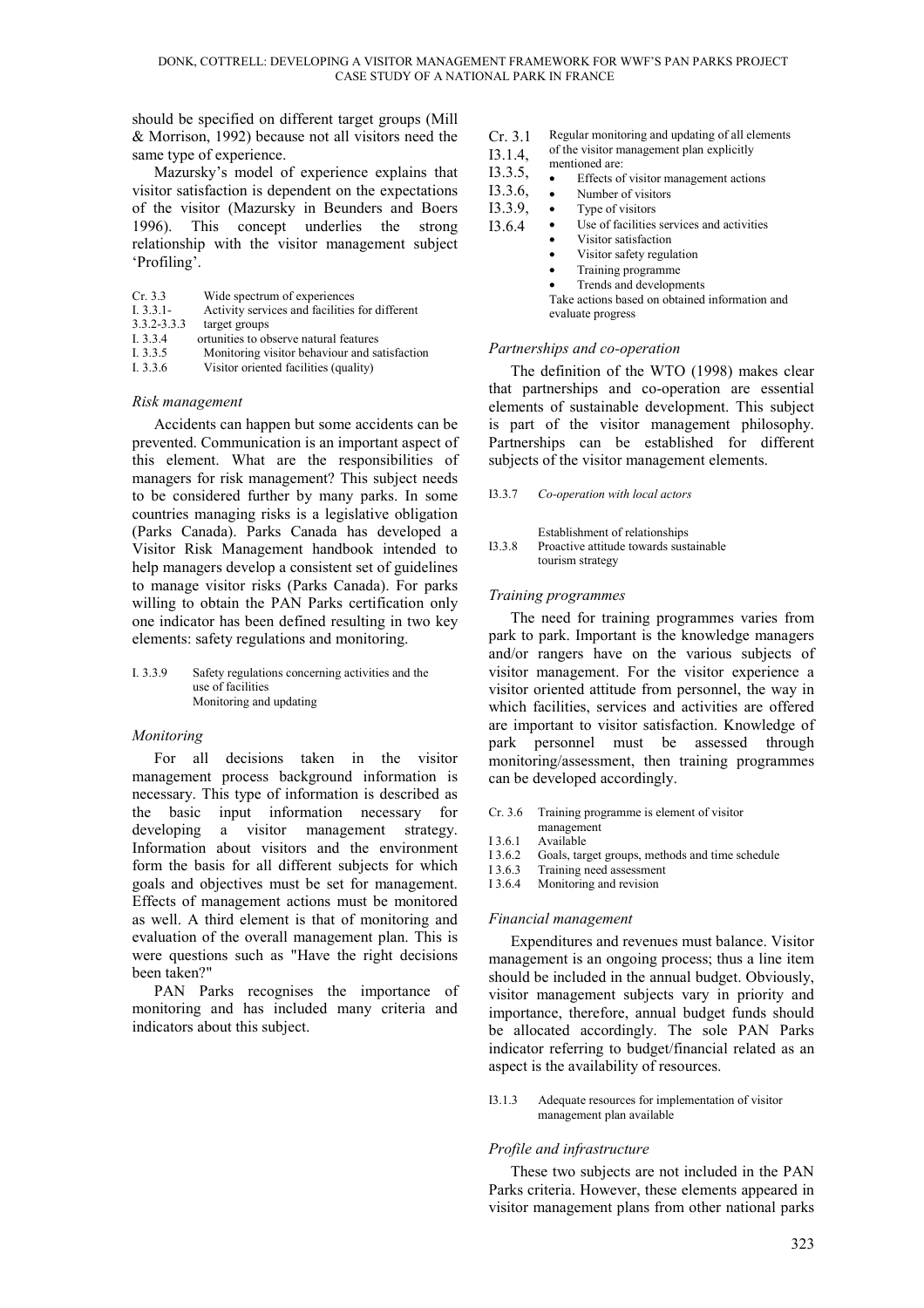(The Tioram Castle Conservation Project Scottish Highland, The Nut State Reserve Tasmania, the Norfolk Coast AONB UK and the Waitakere City Council Visitor Strategy for the West Coast UK).

Profiling an area is about presenting the park in visitor information; it is about creating an image and expectations. By doing this visitor flows can be controlled (Cole, 1987; Hall & McArthur, 1993, 1998) and appropriate expectations can be created in the minds of the visitor leading to an increase in visitor satisfaction.

The possibilities to increase visitor satisfaction and minimise negative impacts are multiple. Infrastructure can be used as a means to differentiate in service provision which leads to the desired outcomes. For example, making access to problem areas more difficult and/or improve access to alternative locations (Cole 1987) or by encouraging/discouraging use by selective service provision (many signs or the opposite: no signs). Site design, reinforcing areas of known impact, coupled with zoning of experience opportunities are other means as well.

Different strategies have been developed that deal with visitor management subjects described briefly in this paper. Table 3 summarises the various strategies we discussed.

| <b>Abbrevi</b><br>ation | <b>Strategies</b>                             |
|-------------------------|-----------------------------------------------|
| <b>VRM</b>              | Visitor Risk Management                       |
| CC                      | Carrying Capacity                             |
| LAC                     | Limits of Acceptable Change                   |
| <b>ROS</b>              | <b>Recreation Opportunity Spectrum</b>        |
| VIM                     | Visitor Impact Management (National Parks and |
|                         | Conservation Association)                     |
| <b>VERP</b>             | Visitor Experience and Resource Protection    |
|                         | (National Parks Service)                      |
| VAMP                    | Visitor Activity Management (Parks Canada)    |
| <b>TOMM</b>             | Tourism Optimisation Management Model         |

*Table 3: Strategies analysed*

In conclusion, we determined that the latest strategies focused on in the literature are all integrated systems that combine ecological and visitor oriented approaches (namely VIM, VAMP, VERP, TOMM). These integrated systems all deal with and/or include some aspects of the PAN Parks criteria that have been formulated for the subjects they deal with (e.g. VRM- criteria about risk management). We conclude that the systems are very similar to each other and any one of them could be suitable for a park to use. Results imply that PAN Parks criteria are not specific enough and by adopting one or a combination of the aforementioned strategy frameworks, a park setting would not only meet the PAN Parks criteria, but develop a more complete visitor management plan as well. Therefore, we advise park management to select any one of the strategies if it needs to improve (or develop) their strategy on the subjects that the strategy deals with specifically.

## **MERCANTOUR NATIONAL PARK CASE STUDY**

#### *Study setting*

Mercantour National Park is situated in the department *Alpes Maritimes* in the south of France. The park borders on the east with the *Italian Parco Regional d'Argentera* with which they are cooperating (see map). Different management policies are jointly executed. The vicinity of the Atlantic Ocean creates a unique climate in an area that has an altitude difference from 490m to 3143m. Because of these characteristics a wide diversity in plant and animal species can be found. Many of these species have a protected status. Apart from natural features a valley in the park possesses the richest ensemble of open-air engravings in Europe.

The park is divided in two different zones: the core zone and the buffer zone. In the core zone activities and behaviour are restricted, the regulations of the park have to be obeyed. In the buffer zone a wide offer of tourist facilities and services can be found. The core zone covers an area of 68.500ha and the buffer zone and area of 136.500ha. In the buffer zone 28 communities can be found (fact sheet 2000). The park is divided in six sectors. These sectors have their own management team located in the area. This research is carried out in core zone of the sector La Vésubie, situated 65km from Nice.



*Figure 2: Map of park location*

## *Results*

The visitor management practices from the management in La Vésubie have been analysed based on the PAN Parks criteria. Table 4 shows the results. Table 5, presents an overview of the evaluation of the PAN Parks criteria and indicator assessment for the core zone of La Vesubie, sector of Mercantour National Park.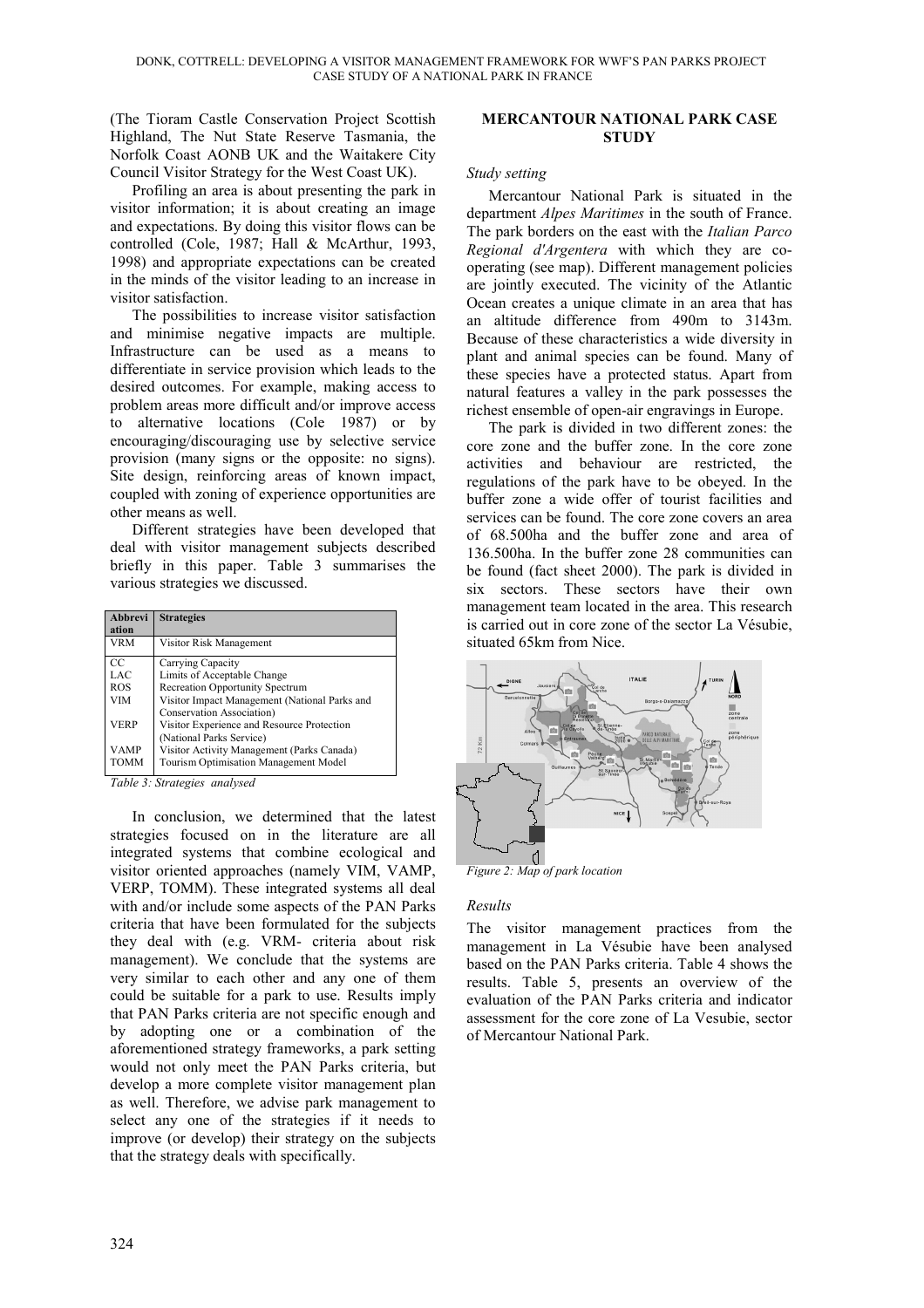| Results of analysis in core zone La Vésubie-Mercantour<br><b>National Park</b>                                                                                                                                                                                             |
|----------------------------------------------------------------------------------------------------------------------------------------------------------------------------------------------------------------------------------------------------------------------------|
| Interpretation: Information, education                                                                                                                                                                                                                                     |
| The possibilities and opportunities interpretation makes possible<br>are not used optimally. In the visitor centres, in the brochures, and in<br>the park and its entrances this could be further developed.<br>No visitor segmentation is used to differentiate services, |
| facilities and activities.                                                                                                                                                                                                                                                 |
| Interpretation does not increase understanding and support<br>Visitor centre is only open in high season which makes                                                                                                                                                       |
| information difficult to access (apart from interpretation panels and<br>trails in the park)                                                                                                                                                                               |
| Impact management                                                                                                                                                                                                                                                          |
| no impact assessment or strategy that deals with managing                                                                                                                                                                                                                  |
| impacts                                                                                                                                                                                                                                                                    |
| few different measures are used to minimise impacts                                                                                                                                                                                                                        |
| No limits of acceptable change have been defined (nor Carrying                                                                                                                                                                                                             |
| capacity levels), no indicators have been identified                                                                                                                                                                                                                       |
| Visitor experience/recreation opportunities                                                                                                                                                                                                                                |
| In core zone visitor experiences are nature based                                                                                                                                                                                                                          |
| No zoning system is applied                                                                                                                                                                                                                                                |
| Good opportunities to experience wildlife                                                                                                                                                                                                                                  |
| Risk management                                                                                                                                                                                                                                                            |
| Mercantour has a non-communicating attitude towards visitor                                                                                                                                                                                                                |
| risks                                                                                                                                                                                                                                                                      |
| Monitoring                                                                                                                                                                                                                                                                 |
| The input of visitor management is being monitored: Visitor                                                                                                                                                                                                                |
| surveys have been conducted this year. These deal with various                                                                                                                                                                                                             |
| subjects. National and departmental organisations monitor the                                                                                                                                                                                                              |
| existing situation. Rangers monitor while on duty and special                                                                                                                                                                                                              |
| research is conducted on specific subjects.                                                                                                                                                                                                                                |
| No systematic monitoring programme is available for visitor                                                                                                                                                                                                                |
| management subjects                                                                                                                                                                                                                                                        |
| Partnerships and co-operation                                                                                                                                                                                                                                              |
| The park has an active approach towards co-operation                                                                                                                                                                                                                       |
| Different partnerships exist                                                                                                                                                                                                                                               |
|                                                                                                                                                                                                                                                                            |
| <b>Training programmes</b>                                                                                                                                                                                                                                                 |
| Training programmes are available for all employees on yearly                                                                                                                                                                                                              |
| basis                                                                                                                                                                                                                                                                      |
| A wide range of topics is offered                                                                                                                                                                                                                                          |
| Training needs are not assessed                                                                                                                                                                                                                                            |
| <b>Financial management</b>                                                                                                                                                                                                                                                |
| The park has different financial resources                                                                                                                                                                                                                                 |
| A yearly budget line item should be allocated for visitor                                                                                                                                                                                                                  |
| management                                                                                                                                                                                                                                                                 |
| Profile                                                                                                                                                                                                                                                                    |
| External-happens from headquarters in Nice, France                                                                                                                                                                                                                         |
| Has to be communicated with the sector to utilise the                                                                                                                                                                                                                      |
| opportunities                                                                                                                                                                                                                                                              |
| Infrastructure                                                                                                                                                                                                                                                             |
| The current situation offers possibilities which need further                                                                                                                                                                                                              |
| analysis                                                                                                                                                                                                                                                                   |
| Infrastructure in the park is very well developed                                                                                                                                                                                                                          |
| Table 4: Results analysis La Vésubie- Mercantour National Park                                                                                                                                                                                                             |

| <b>Visitor management</b><br>subject            | <b>Meets PAN</b><br><b>Parks</b><br>criteria | <b>Needs further</b><br>development |
|-------------------------------------------------|----------------------------------------------|-------------------------------------|
| Interpretation                                  |                                              | X                                   |
| Minimising impacts                              |                                              | X                                   |
| Visitor experience/<br>recreation opportunities |                                              | X                                   |
| <b>Training Programmes</b>                      | X                                            |                                     |
| Monitoring                                      |                                              | X                                   |
| Partnerships                                    | X                                            |                                     |
| Safety                                          |                                              | X                                   |
| Financial management                            | X                                            |                                     |
| Profile                                         | X                                            |                                     |
| Infrastructure<br>_ _ _ _ . _<br>$\sim$         |                                              | x<br><br>$\sim$<br>. .              |

*Table 5: Analysis results of core zone La Vesubie-Mercantour*

The literature that describes the visitor management philosophy, the structure and the different subjects also provides recommendations for managers to consider. When the PAN Parks criteria and the literature study are used to analyse the situation, it pinpoints problem areas and gives examples on how these can be dealt with in the situation. In essence, this thesis project combining a literature review in accord with PAN Parks criteria and the structure of the thesis itself provides an assessment tool as a form of monitoring. An integration of literature study and the onsite analysis is shown in Table 6.

| <b>Visitor</b><br>management<br>subject that<br>need further | <b>Strategies that can</b><br>be used:                  |            | <b>Other sources</b><br>used for visitor<br>management<br>subjects                               |
|--------------------------------------------------------------|---------------------------------------------------------|------------|--------------------------------------------------------------------------------------------------|
| development to<br>meet PAN<br>Parks criteria                 | <b>VIM</b><br><b>VERP</b><br><b>VAMP</b><br><b>TOMM</b> | <b>VRM</b> |                                                                                                  |
| Interpretation                                               | X                                                       |            | McArthur 1998<br>Hall, & McArthur<br>1998<br>Ceballos-Lascurain<br>1996<br><b>Black 1998</b>     |
| Minimising impacts                                           | X                                                       |            | McCool 1989<br>Wight 1998<br><b>Berle 1990</b><br>Giongo et al., 1993<br>Hall Mc Arthur,<br>1998 |
| Visitor experience/<br>recreation<br>opportunities           | X                                                       |            | Schouten 1995<br>Cole 1987<br>McCool 1996                                                        |
| Monitoring<br>Safety                                         | X                                                       | X          | McCool 1996<br>VRM plan Parks<br>Canada                                                          |

*Table 6: Integration of literature and self assessment*

## **REFERENCES**

- Beunders N, Boers H, (1996). De andere kant van de vrije tijd. Toerboek BV, Amsterdam.
- Black, R.S. (1998). Ecotourism and Education, http://lorenz.csu.edu/ecotour/rosy.html.
- Borrie, W.T., McCool, S.F. and George H. Stankey, (1998). Protected Area Planning Principles and Strategies. In Lindberg, K., Wood, M.E., and Engeldrum, D. (Eds.) (1998). Ecotourism : A guide for Planners and Managers. Volume 2, pp. 133-154. (The Ecotourism Society, North Bennignton, VT).
- Ceballos-Lascurain H, (1996). Tourism, ecotourism and protected areas. IUCN The World Conservation Union, Gland.
- Cole D.N. (1987). *Research on soil and Vegetation in Wilderness: A state of knowledge review,* proceedings at the National Wilderness Research Conference, 1985. July 23-26 Fort Collins Colorado. USDA Forest Service, General Technical Report INT-220 Intermount Research Station.
- Giongo F, Bosco-Nizeye J*.* & Wallace, G. (1993). *A study of visitor management in the world's National Parks and protected areas*, Department of Recreation Resources, Colorado State University: Ft. Collins, CO 80523, CO, USA.
- Graefe, A.R. (1992). Visitor Impacts Management: *An Approach for Assessing Recreational Capacities in Natural Areas*. Paper presented at the International Workshop on Visitor Carrying Capacity Measurement at Historic Sites and Cities and Wilderness Protected Areas in Developing Countries, Belize City, Central America, April 26-27,
- Graefe, A.R., Kuss, F.R. and Vake, J.J. (1991). *Visitor Impact Management*, 2 Vols., National Parks and Conservation Association, Washington.
- Hall C.M. and McArthur S. (1993). *Heritage management in new Zealand and Australia, visitor management, Interpretation and Marketing*. Oxford University Press Auckland.
- Hall C.M. and McArthur S. (1998). Integrated Heritage Management. The Stationary Office, British Library Cataloguing.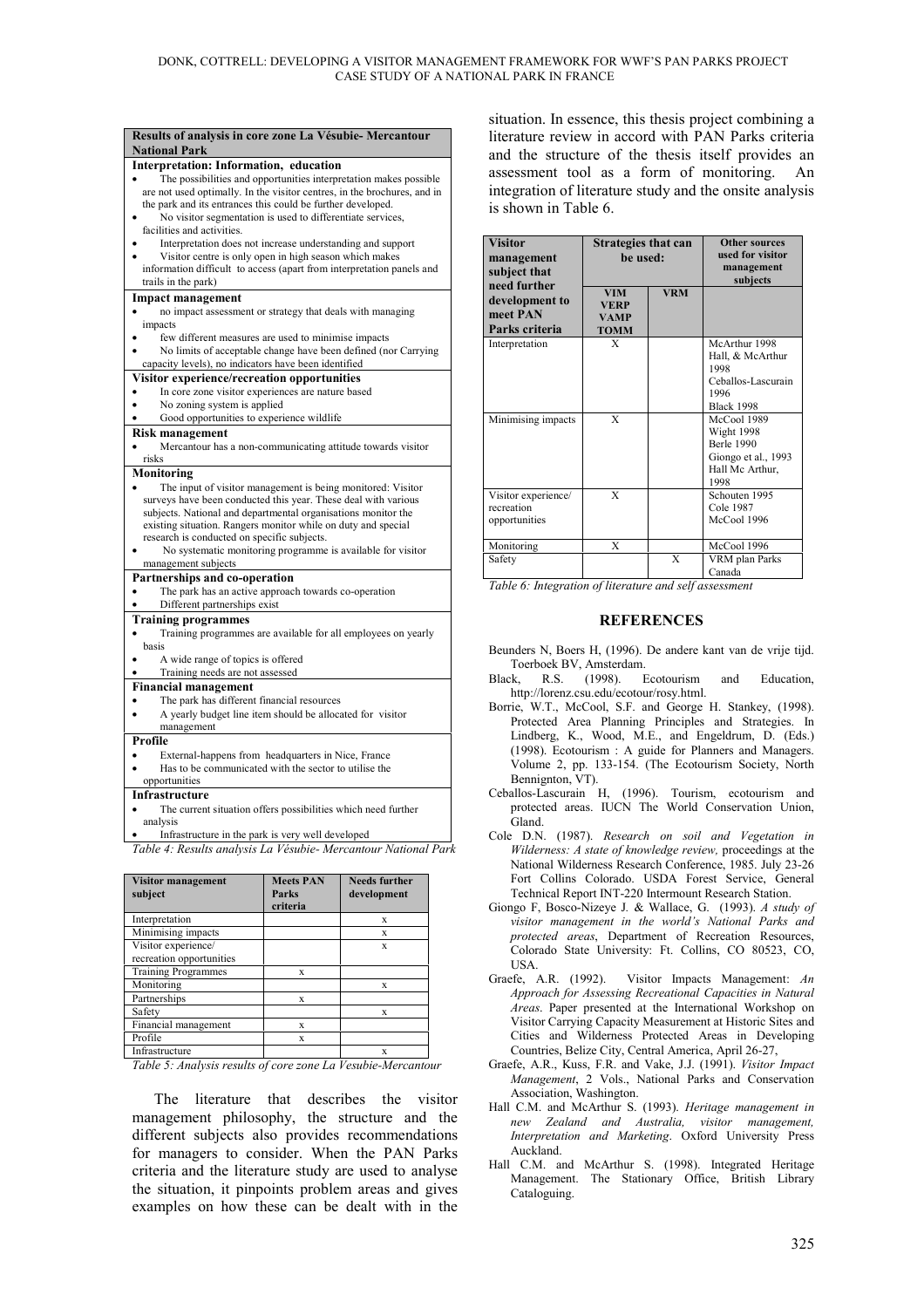#### DONK, COTTRELL: DEVELOPING A VISITOR MANAGEMENT FRAMEWORK FOR WWF'S PAN PARKS PROJECT CASE STUDY OF A NATIONAL PARK IN FRANCE

- Hall, C.M.. and Lew, A.A. (1998). *Sustainable Tourism; A geographical perspective* Addison Wesley Longman, New York.
- Hammit WE, Cole DN, (1987). *Wildland recreation, Ecology and management*.John Wiley &sons inc. United States.
- McArthur, S., (1998). *Introducing the Undercapitalised World of Interpretation* in Lindberg, Eplerwood, Engeldrum, *Ecotourism, A guide for planners and managers* Volume 2, p 63, The Ecotourism Society Vermont.
- McCool, S. F. (1989). Limits of acceptable change: Some principles in Toward Serving Visitors and Managing Our Resources: Proceedings of the Visitor Management Strategies Symposium,/. University of Waterloo, Ontario, CANADA. Pp. 195-200.
- McCool, S.F. and Stankey, G.H. (1992). *Managing for the sustainable use of protected wildlands: The limits of acceptable change framework*. Paper presented at the IVth World Congress on National Parks and Protected Areas, Caracas, Venezuela February 10-21.
- McCool, S.F. (1996). *Limits of Acceptable Change: A framework for managing National protected areas:experiences from the united states*. Paper presented at the Workshop on Impact Management in marine Parks, Kuala Lumpur Malaysia.
- Mill & Morrison, (1992). The tourism system, an introductory text. Prentice Hall International Editions, New Yersey.
- Moccochain, L. (1999). *Les sentiers du secteur Vesubie, Etude sur l'etat general des sentiers du secteur du Vesubie*. Aix-en-Provence.
- Schouten F (1999). Reader with the workshop Management of Heritage Based Tourism Resources, NHTV Breda.
- Shelby, B and Herbelein, T.A. (1984). *A conceptual framework for carrying capacity detremination*. Leisure sciences 6(4), 433-451.
- Vaske, J.J., Donnelly, M.P., Doctor, R.M. and Petruzzi, J.P. (1994). Social Carrying Capacity at the Columbia Icefield: Applying the Visitor Impact Management Framework, Canadian Heritage Parks Canada, Calgary.
- Wight, P.A. (1998). *Tools for sustainability analysis in planning and managing tourism and recreation in the destination*. In: Hall, C.M.. and Lew, A.A. *Sustainable Tourism; Ageographical perspective* Addison Wesley Longman, New York.
- WTO (1998). Guide for local authorities on developing sustainable tourism.

## **APPENDIX A. OVERVIEW OF PAN PARKS PRINCIPLE VISITOR MANAGEMENT; CRITERIA AND INDICATORS**

#### *Principle 3: Visitor Management*

PAN Parks visitor management safeguards the natural values of the area and aims at offering the visitors a high quality nature-based experience.

3.1. Protected area must have a visitor management plan. Implementation, regular monitoring and assessing its effectiveness should be secured. Based on the assessment the management will be adapted and the plan updated.

3.1.1 Do you have a visitor management plan? Provide an English summary and a copy (if available).

3.1.2 Provide information of the plans long- and short-term goals.

3.1.3 Are there adequate resources for the implementation of the visitor management plan?

3.1.4 Are the effects of the visitor management plan's actions being monitored systematically? Can the plan be revised accordingly?

3.2 Visitor management safeguards the natural values of the protected area.

3.2.1 The protected area's ecological carrying capacity is properly assessed/ estimated, making use of the best available method.

3.2.2 Based on ecological carrying capacity, describe the measures to avoid negative impacts by visitors on the protected area. Add description and map of zoning system (or similar system), specifying visitor access, allowed activities and time period of each zone.

3.3 Visitors are offered with a wide spectrum of high quality nature-oriented experiences based on the visitor management plan.

3.3.1 List and specify activities (such as hiking, canoeing, cross-country skiing) for different target groups.

*3.3.2 List and specify services (such as education and interpretation programmes) for different target groups.*

*3.3.3 List and specify facilities (such as observation towers and nature trails) for different target groups.*

*3.3.4 List opportunities offered to visitors to observe and experience wildlife and other natural features of the protected area.*

*3.3.5 Indicate how number and type of visitors, their use of activities, facilities and services and the visitor satisfaction are being monitored. Indicate estimations on future trends on development of number and type of visitors.*

*3.3.6 Based on visitor satisfaction, describe how the quality of the activities, services and facilities are monitored and improved.*

3.3.7 Describe existing and planned partnerships with communities and other partners on the use, improvement and widening the offer of nature-oriented expediencies.

*3.3.8 Does the protected area management play proactive role in setting up and implementing sustainable tourism development strategy (as defined in principle 4)?*

3.3.9. Indicate safety regulations concerning activities and the use of facilities and specify how these regulations are monitored and updated.

3.4 Visitor management creates understanding and support for the conservation goals of the protected area.

3.4.1 List target groups that need to understand and support conservation goals of the protected area.

3.4.2 Specify messages and different techniques used for the target groups.

3.4.3 Do you have a code of conduct? Indicate how it is communicated.

3.5 The protected area has a visitor centre, for which clear goals and a policy are being defined within the visitor management plan.

*3.5.1 List visitor centres target groups that need to understand and support conservation goals of the protected area.*

3.5.2 Specify messages and different techniques used for the target groups.

3.5.3 Is the availability and accessibility of information guaranteed during all periods of the year that visitors can be expected? Indicate opening dates and hours of visitor centre and other places where information is available and specify which information is available.

3.5.4 Are information, education, interpretation and communication in the visitor centre available in English and, in case that monitoring of visitor flows shows many visitors from other countries come to the area, other relevant languages?